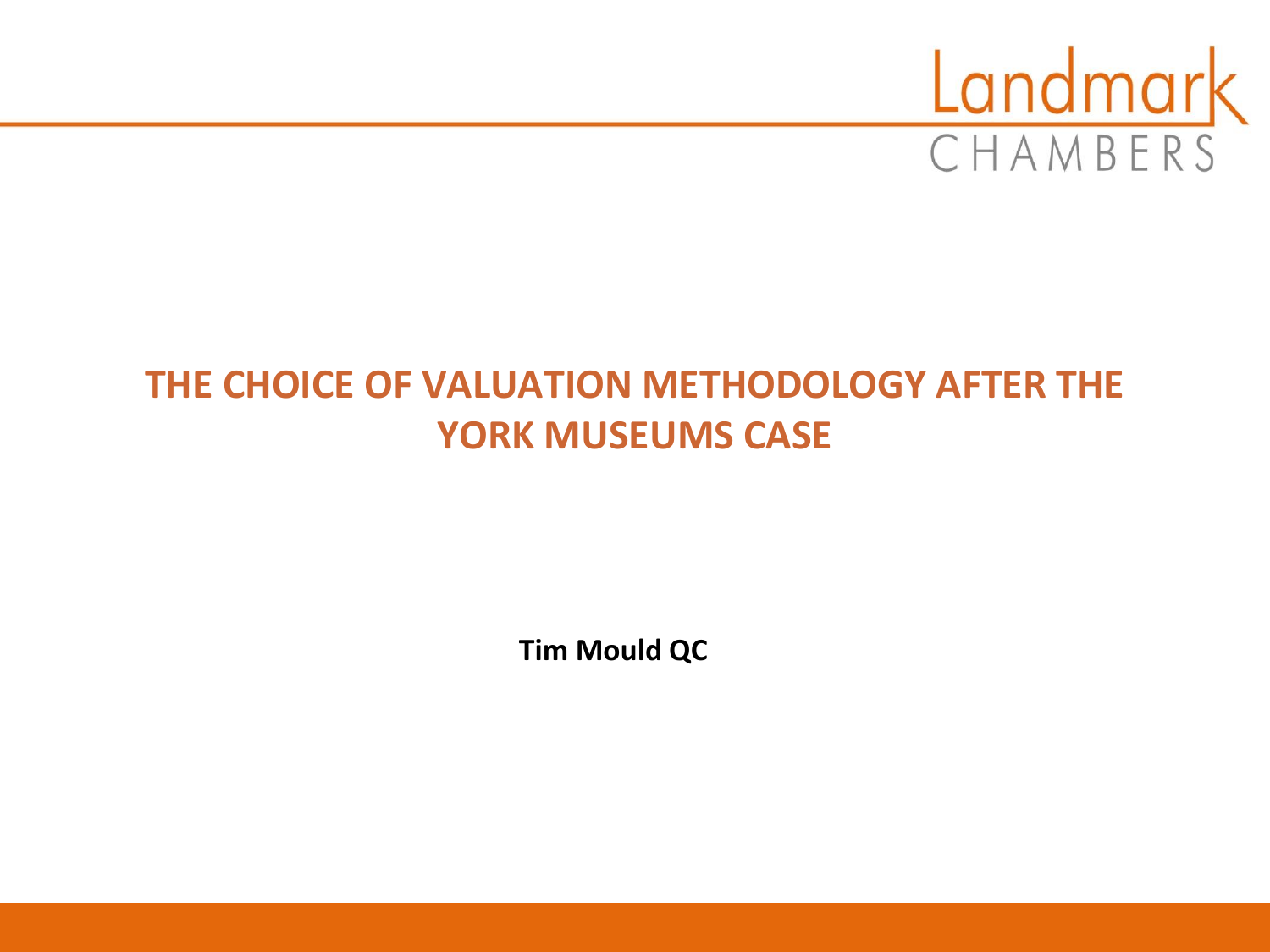**Stephen Hughes (VO) v York Museums and Gallery Trust**

- [2017] UKUT 0200 (LC)
- Valuation historic buildings used as museums and galleries whether to be valued on contractor's basis or receipts and expenditure basis
- [4] "The main issue in the appeal concerns the method by which historic buildings used as museums and visitor attractions are most appropriately valued for the purpose of rating."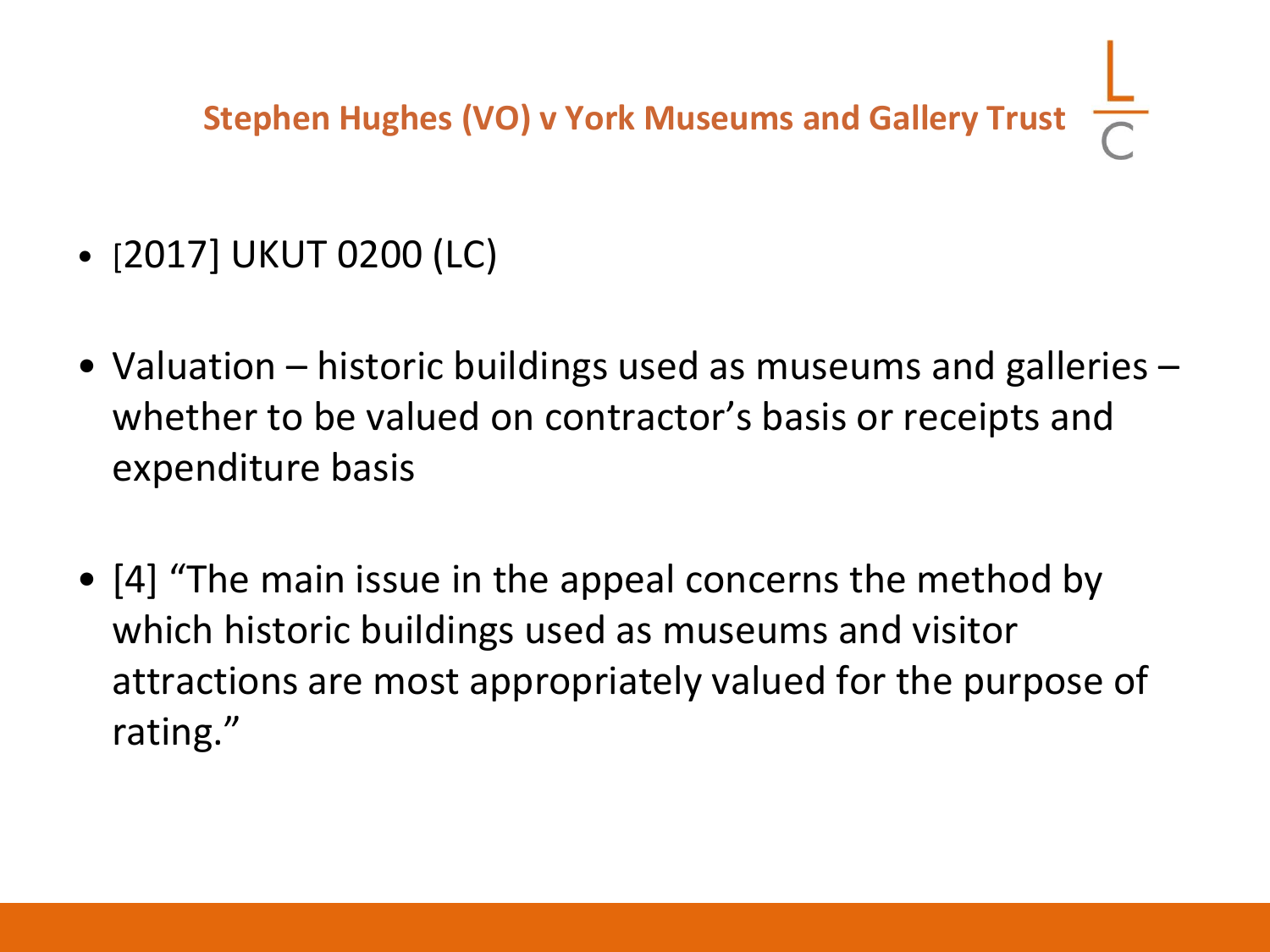# **The appeal hereditaments**

- 4 principal hereditaments occupied by York Museums Trust
- York Art Gallery purpose built Grade 2 listed gallery erected in 1879
- Yorkshire Museum purpose built C19th museum set in grounds of former medieval St Mary's Abbey
- Castle Museum housed in two former prison buildings on site of York Castle
- Heritage Centre housed in former medieval Grade 1 listed York St Mary's Church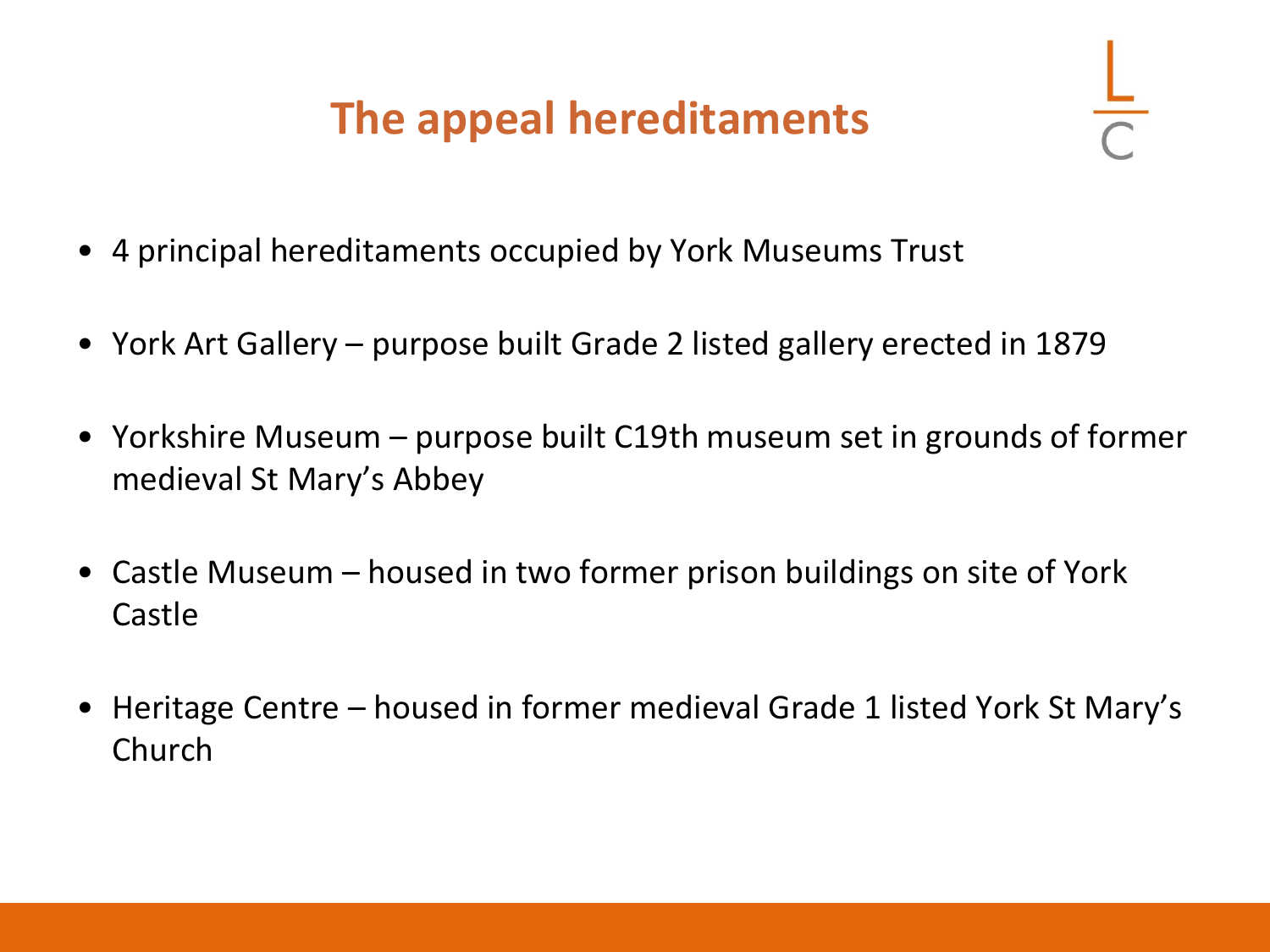- Castle Museum, Heritage Centre and Art Gallery occupied by Museum Trust under long leases granted by York City Council at £1 per annum on full repairing and insuring terms.
- Yorkshire Museum occupied under a trust scheme with no rent payable but with the Museum Trust responsible for repairs and insurance.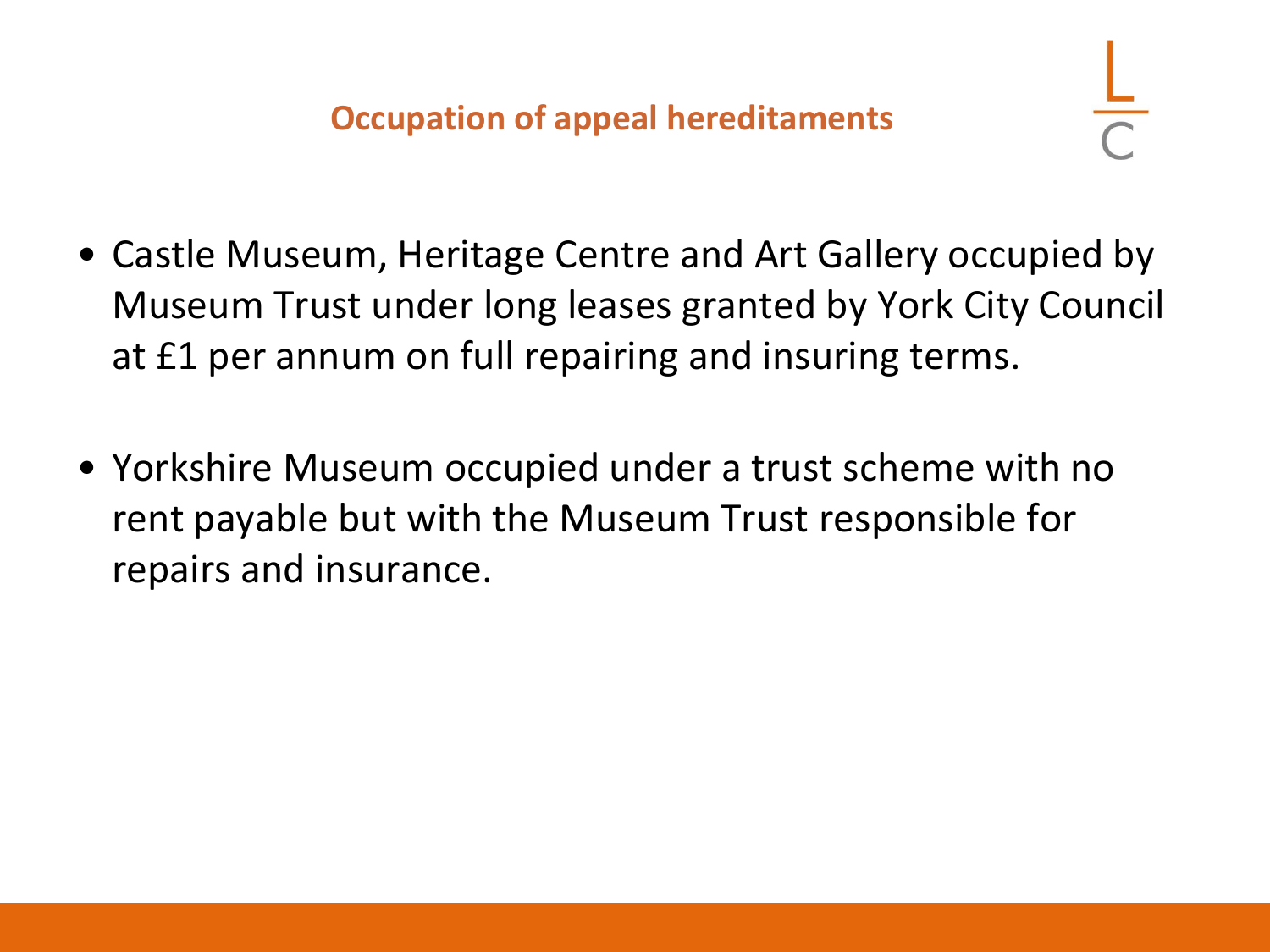- Common ground that no evidential weight to be placed on the actual lettings of the appeal hereditaments at nominal rents [145].
- Very little evidence of lettings of comparable premises [146].
- Little relevant assessment evidence [161].
- Valuation Officer valued on contractor's basis.
- Ratepayer valued principally on receipts and expenditure basis.
- Result was a wide divergence in opinions of rateable value [115]-[117].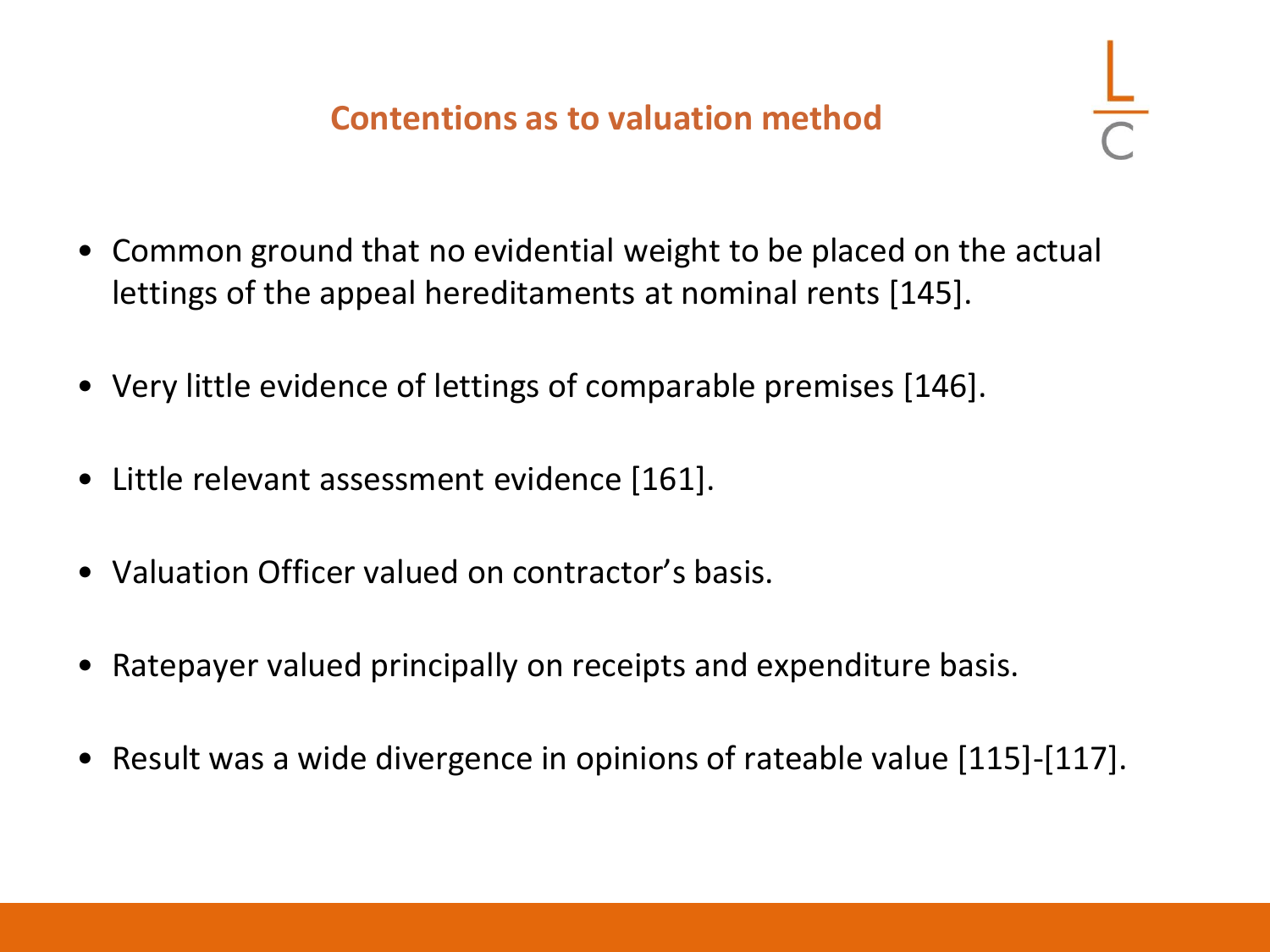#### **Statutory valuation hypothesis**

- Schedule 6 to the Local Government Finance Act 1988
- The rent at which the hereditament might reasonably be expected to let from year to year in the its physical and functional state at the material day and in the market at the antecedent valuation date.
- Statutory assumptions
- Tenant's covenants repair, insurance, maintenance, usual rates and taxes
- A state of reasonable repair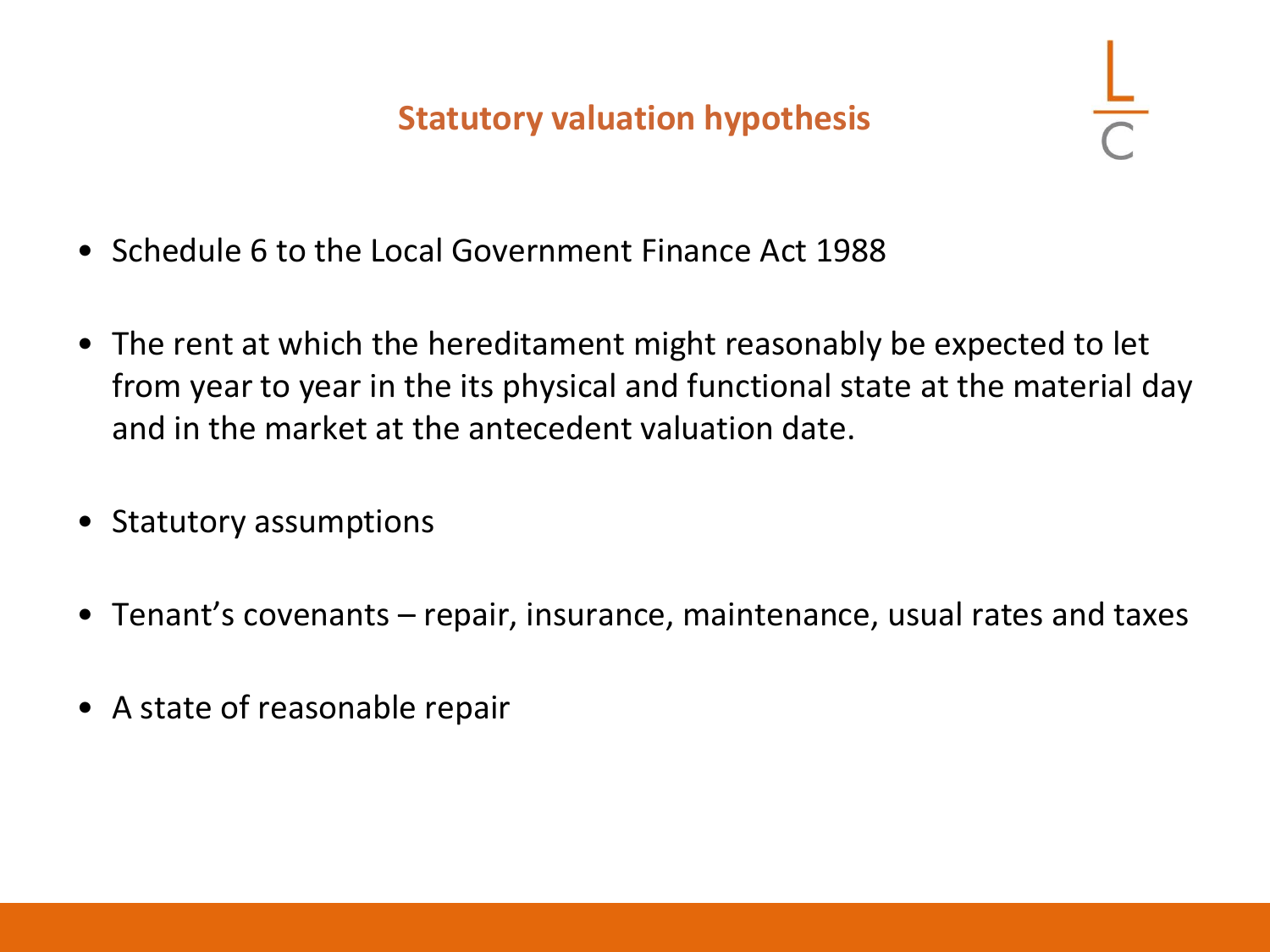#### **A point of fundamental importance**

- Paragraph [112]
- "Ascertainment of the rent at which premises might reasonably be expected to let on the statutory assumptions is a question of fact, not one of law. The selection of the most appropriate technique to be employed in answering the question is a matter of valuation judgment rather than legal precedent."
- Previous decisions of the Lands Tribunal should be approached on this basis.
- Paragraph [114]
- "…evidence of some surprising practices in the valuation practices in the valuation of historic buildings for rating purposes…"
- Just because it has been done like this, doesn't make it right…..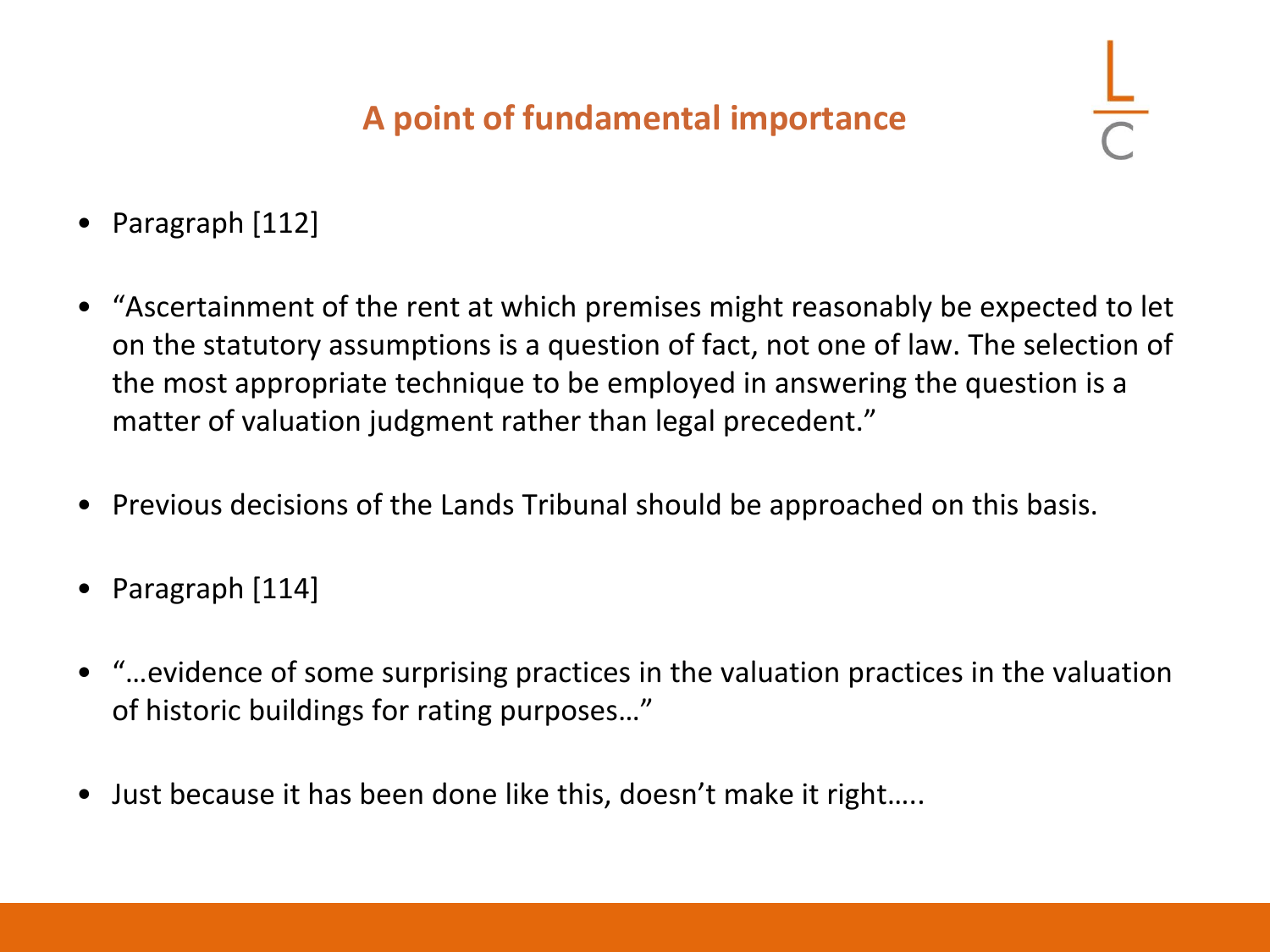### **Receipts and expenditure basis of valuation**

- [118]-[128]
- Consider what profit the hypothetical tenant could make out of occupying the premises, in order to find out the rent he would pay for the opportunity to do so.
- The modern method [119]
- Use of actual occupier's accounts [122]-[123]
- No hard and fast rule where the hereditament lends itself to occupation by a tenant to whom it has more than purely pecuniary value [124]-[125]
- The fact that the method suggests a nominal value is not necessarily a reason not to apply it [126]-[127]
- Difficulties of principle lack of profit motive, isolating relevant receipts [142]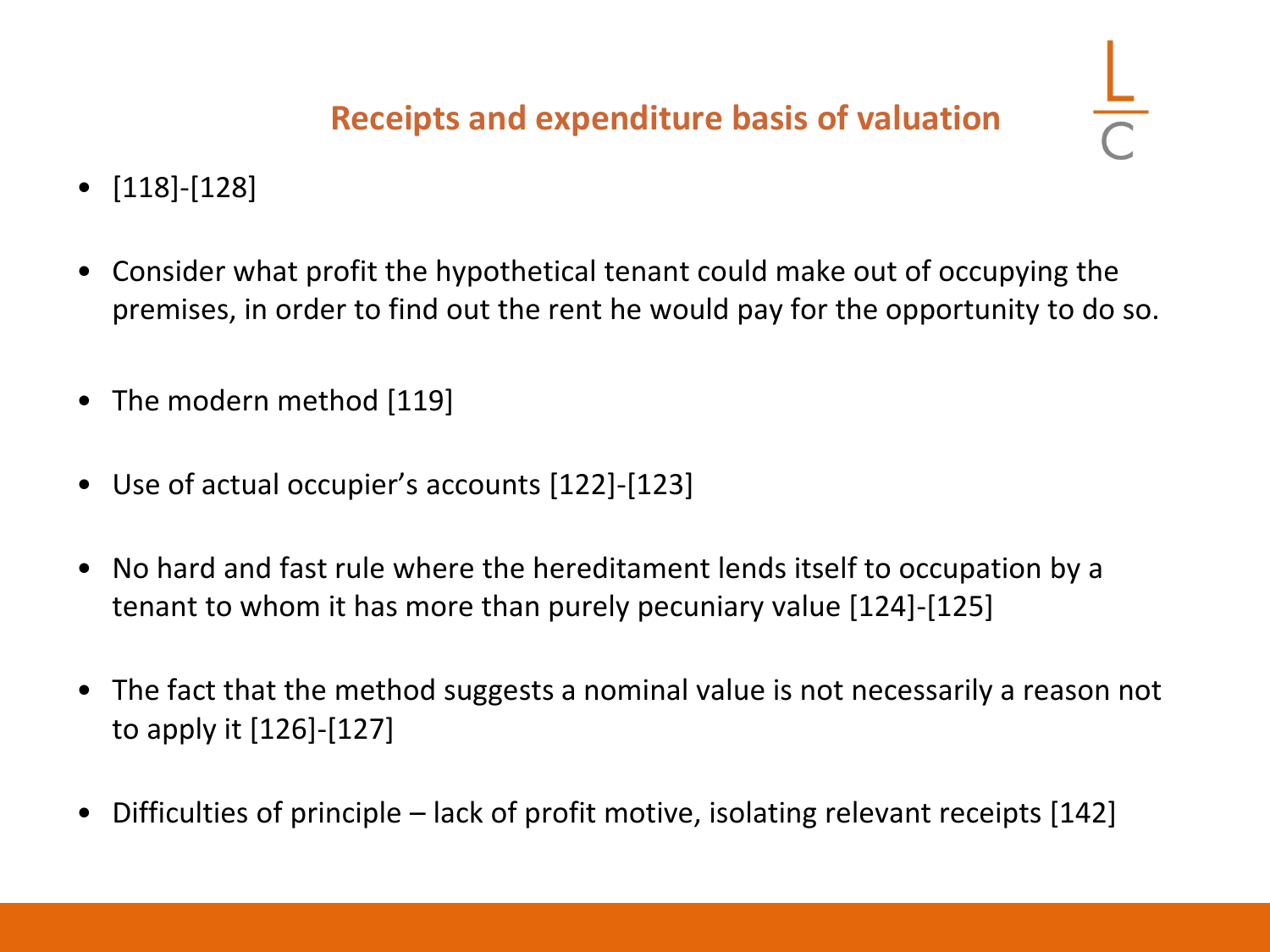#### **Contractor's basis of valuation**

- [129]-[140]
- Assumption for certain types of property, annual rental value bears a relationship to the capital cost of providing the building from scratch [129]-[130]
- An assumption about the relationship between cost and value, not about the behaviour of the hypothetical parties [130]
- A method of last resort risk of arbitrary and unsubstantiated adjustments and judgments [131]
- The modern method [132]-[140]
- Difficulties of principle where the building would never be constructed, where the historic building is "…part of the exhibit…" [143]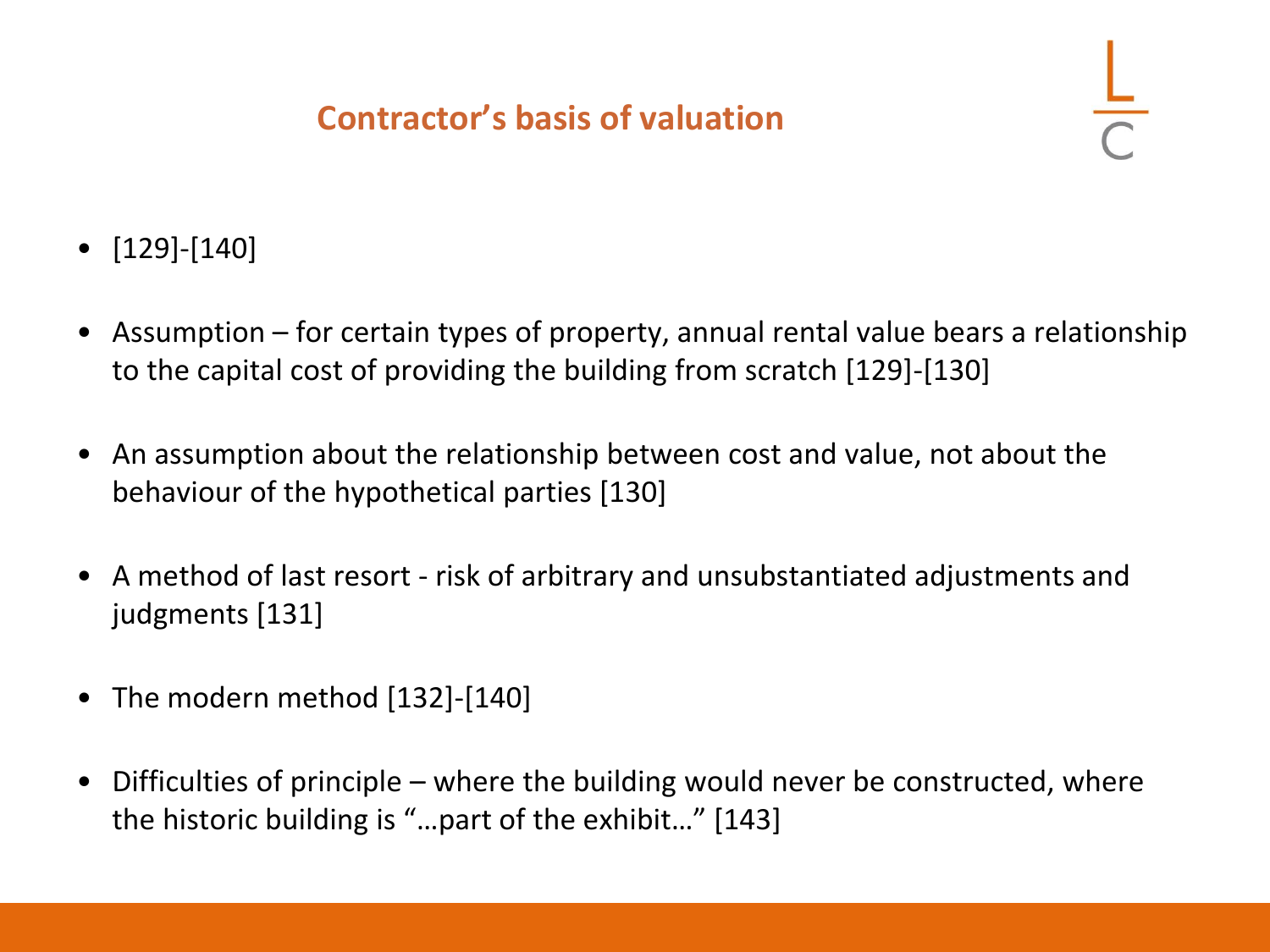# **Choice of valuation method**

- Key point of approach [141]
- UT(LC) declined to approach the issue of the choice of valuation method "….as a matter of principle…"
- UT(LC) preferred to make its choice "…after reviewing the available evidence…"
- It's a question of fact not law.
- The Tribunal's assessment of the valuation evidence [144]-[264]
- Castle Museum [219]-[230]
- Yorkshire Museum [231]-[239]
- Heritage Centre [240]-[254]
- York Art Gallery [255]-[264]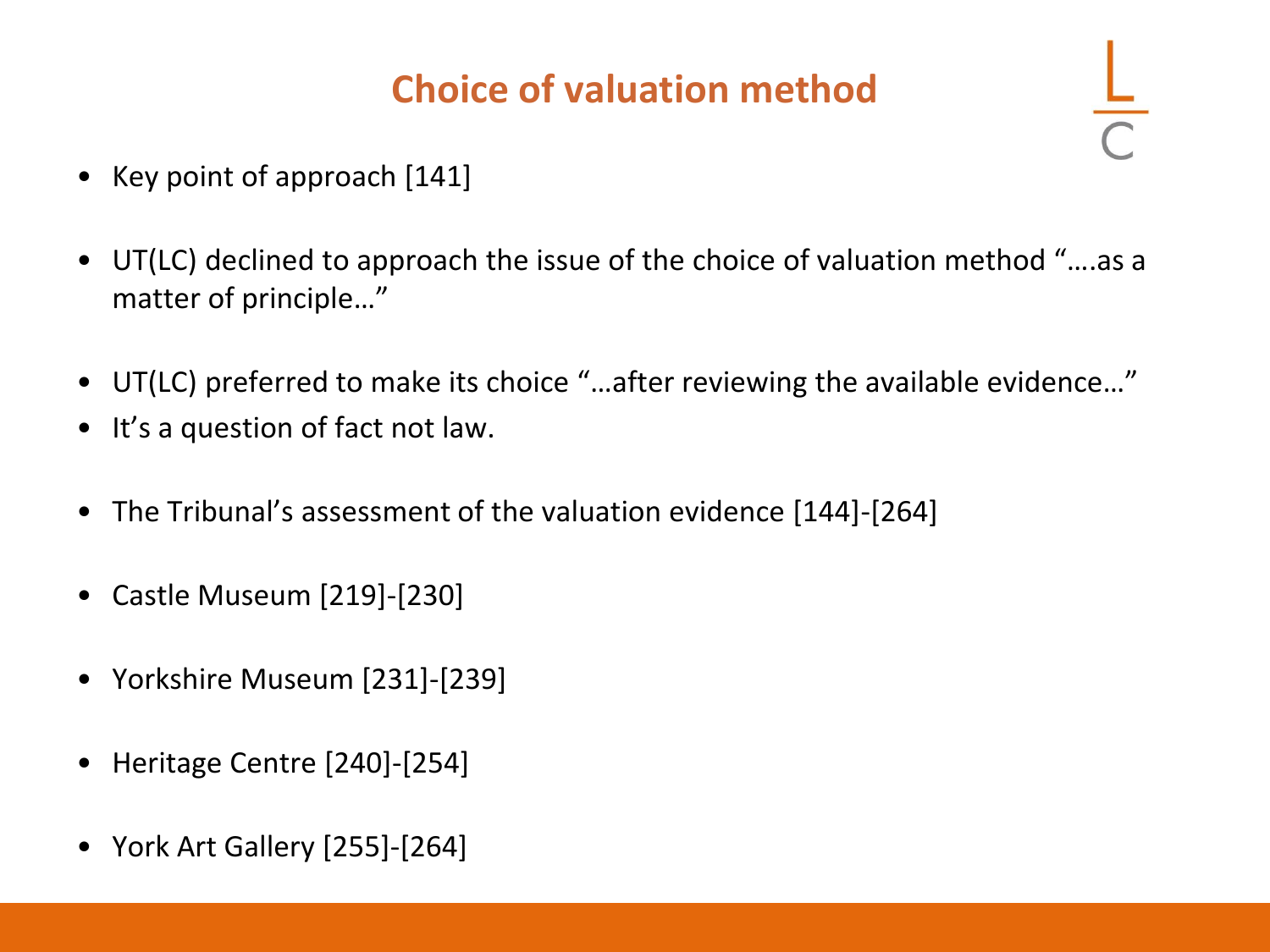## **The contractor's method rejected**

- [184]-[187]
- Focus on the characteristics of the hereditaments
- Historic buildings used as museums and visitor attractions
- No justification for the assumption underlying the contractor's method (i.e. that notional costs of construction bear some consistent relationship to rental value)
- The available evidence suggests contractor's method produces rental valuations for such hereditaments that are clearly too high
- Use of mechanical formulae to adjust building costs to value inherently unreliable
- Monsanto scales should be limited to industrial buildings and enjoy no general credibility for use in respect of other types of property